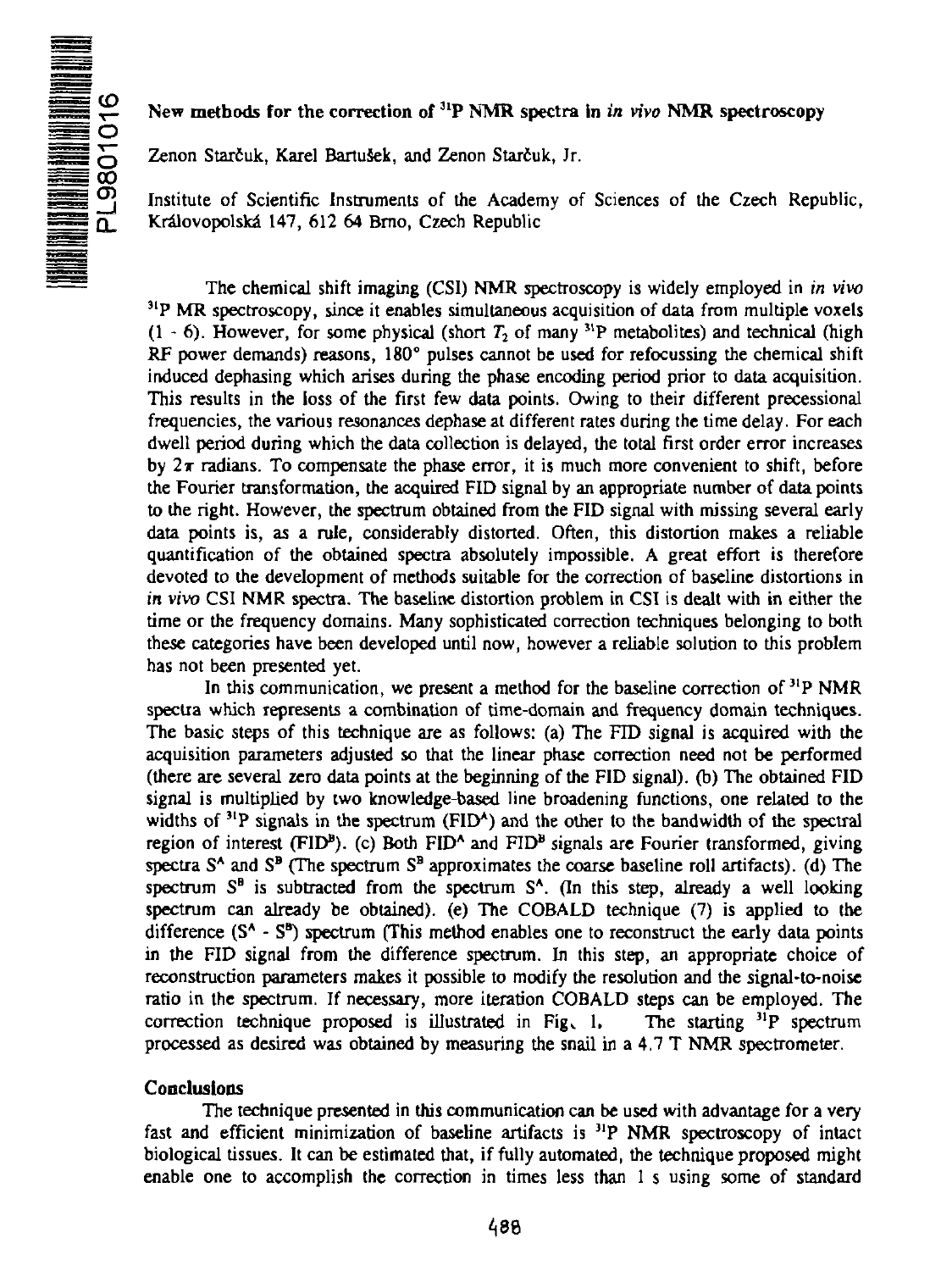workstations. Even with some operator intervention, when this is considered necessary, the correction can be made in several minutes. The correction routine mostly utilizes the information contained in the starting spectrum. It does not use calculations based on a rigid mathematical formula describing a specific lineshape and as such it can be implemented on spectra of arbitrary appearance. The method is fairly robust and accurate and can be used quite successfully even at low signal-to-noise ratios.

## **REFERENCES**

- 1. T. R. Brown, B. M. Kincad, and K. Ugurbil, Proc. Natl. Acad. Sci. USA, 79, 3523 (1982)
- 2. D. R. Bailes et al., J. Magn. Reson., 74, 158 (1987)
- 3. T. Allman, G. A. Holland, R. E. Lenkiski, H. C. Charles, Magn. Reson. Med., 7, 88 (1988)
- 4. G. C. McKinnon, C. Burger, and P. Boesiger, Magn. Reson. Med., 13, 145 (1990)
- 5. J. W. C. Van Der Veen, R. De Beer, P. R. Luyten, and D- Van Ormondt, Magn. Reson. Med., 6, 92 (1988)
- 6. N. Saeed and D. K. Menon, Magn. Reson. Med., 29, 591 (1993)
- 7. Z. Starcuk, Z. Starcuk, Jr., and I. Halamek, J. Magn. Reson. 86, 30 (1990)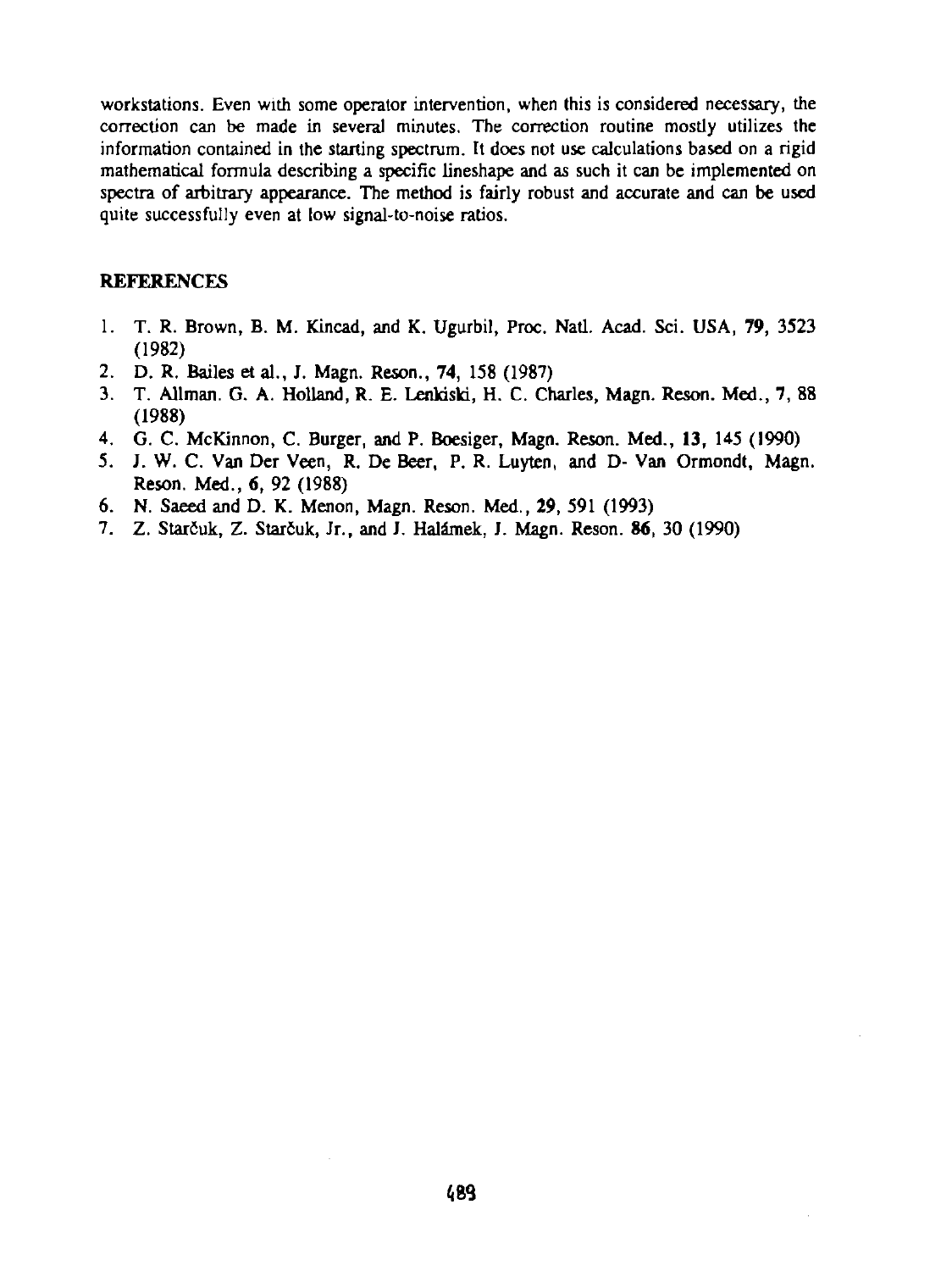